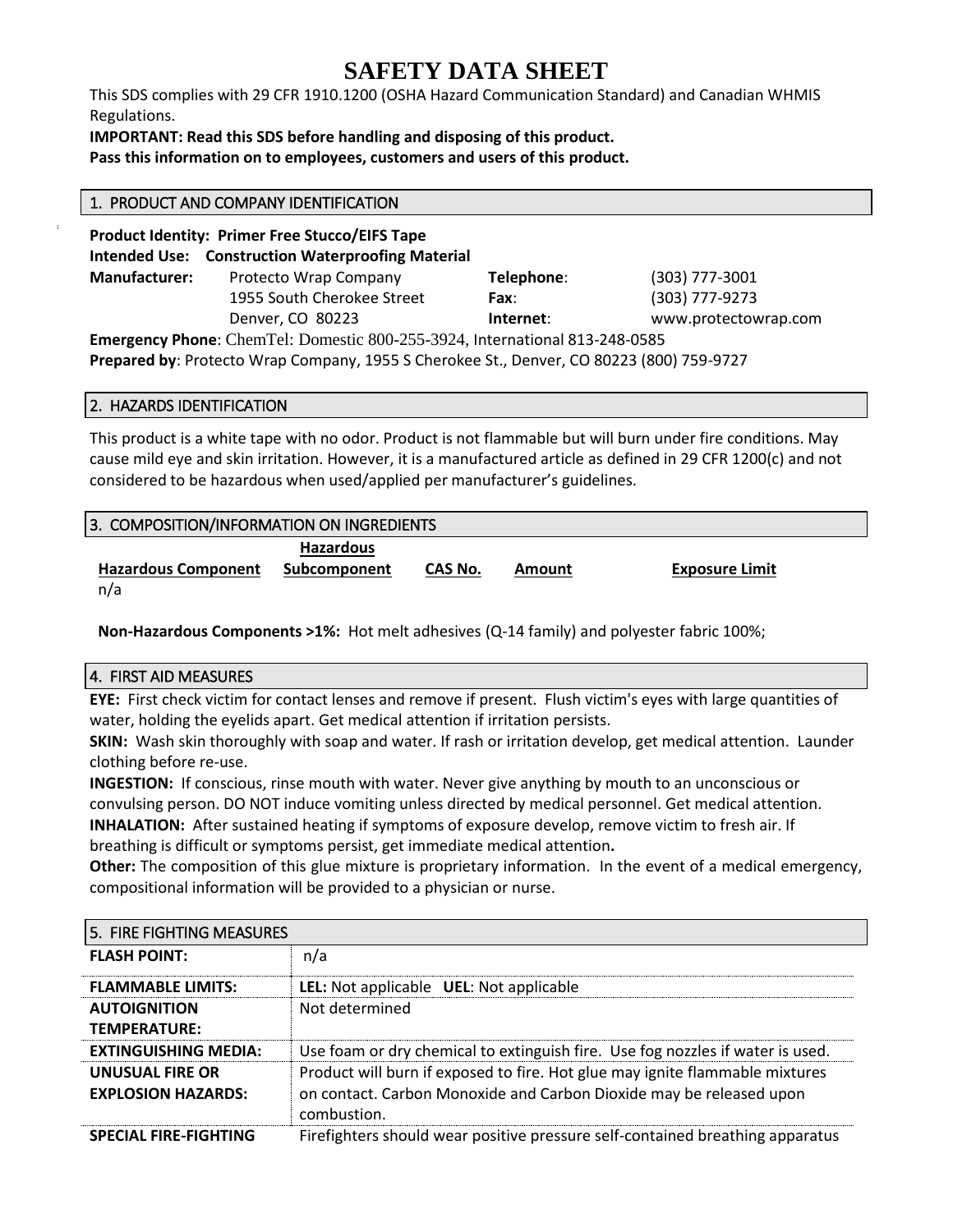| <b>INSTRUCTIONS:</b>                                                                         | and full protective clothing. Do not allow run-off from firefighting to enter |  |  |  |
|----------------------------------------------------------------------------------------------|-------------------------------------------------------------------------------|--|--|--|
|                                                                                              | drains or water courses. Decomposition products of molten polymer may be      |  |  |  |
|                                                                                              | subject to auto ignition.                                                     |  |  |  |
| <b>HAZARDOUS</b>                                                                             | Carbon Monoxide, Carbon Dioxide, oxides of Nitrogen, Oxygen, and Nitrogen,    |  |  |  |
| <b>COMBUSTION PRODUCTS:</b>                                                                  | may be released upon combustion.                                              |  |  |  |
| <b>EXPLOSION DATA (sensitivity to mechanical impact or static discharge):</b><br>None known. |                                                                               |  |  |  |

## 6. ACCIDENTAL RELEASE MEASURES

Wear appropriate protective clothing as described in Section 8. Pick up and place into an appropriate container for disposal. If product becomes molten, allow product to cool before picking or scraping up.

#### 7. HANDLING AND STORAGE

**HANDLING:** Avoid contact with the eyes and skin. This product is not intended to be heated. If product is heated provide adequate ventilation and avoid breathing vapors and mists. Wash with soap and water after use. Follow all SDS precautions when handling empty containers.

**STORAGE:** Store in a cool, well ventilated area away from excessive heat and sources of ignition.

# 8. EXPOSURE CONTROLS/PERSONAL PROTECTION

**EXPOSURE GUIDELINES:** Refer to Section 2.

**ENGINEERING CONTROLS:** General ventilation should be adequate for normal use.

**RESPIRATORY PROTECTION:** None needed under ambient conditions. For firefighting, use self-contained breathing apparatus.

**SKIN PROTECTION:** Avoid skin contact. Wear appropriate impervious gloves.

**EYE PROTECTION:** Safety glasses or goggles should be worn where contact is possible.

**OTHER:** Wear long sleeved shirt and long pants to avoid skin contact. Wash thoroughly after handling.

| <b>Appearance And</b><br>Odor: | White tape with slight odor. |                                     |                   |
|--------------------------------|------------------------------|-------------------------------------|-------------------|
| <b>Physical State:</b>         | Solid                        | Decomposition<br><b>Temperature</b> | n/a               |
| <b>Bulk Density:</b>           | n/a                          | <b>Vapor Pressure:</b>              | n/a               |
| <b>Viscosity</b>               | n/a                          | <b>Vapor Density:</b>               | n/a               |
| <b>Specific Gravity:</b>       | >1.0                         | <b>Relative Density:</b>            | n/a               |
| <b>Boiling Point:</b>          | n/a                          | <b>VOC Content:</b>                 | 0%                |
| <b>Flash Point:</b>            | $>400^{\circ}$ F             | <b>Solubility In Water:</b>         | Negligible        |
| <b>Flammability:</b>           | n/a                          | <b>Evaporation Rate:</b>            | n/a               |
| <b>Flammable Limits:</b>       | LEL: $n/a$                   | Octanol/Water                       | No data available |
|                                | UEL: $n/a$                   | <b>Coefficient:</b>                 |                   |
| <b>Auto-Ignition</b>           | n/a                          | ph.:                                | n/a               |
| <b>Melting Point:</b>          | $>265$ <sup>o</sup> F        |                                     |                   |

# 10. STABILITY AND REACTIVITY

**STABILITY:** Stable under normal storage and handling conditions.

**INCOMPATIBILITY:** Strong oxidizers. Avoid water if product is molten.

**HAZARDOUS DECOMPOSITION PRODUCTS:** Carbon Monoxide, Carbon Dioxide, oxides of Nitrogen, Oxygen, and Nitrogen, may be released upon combustion.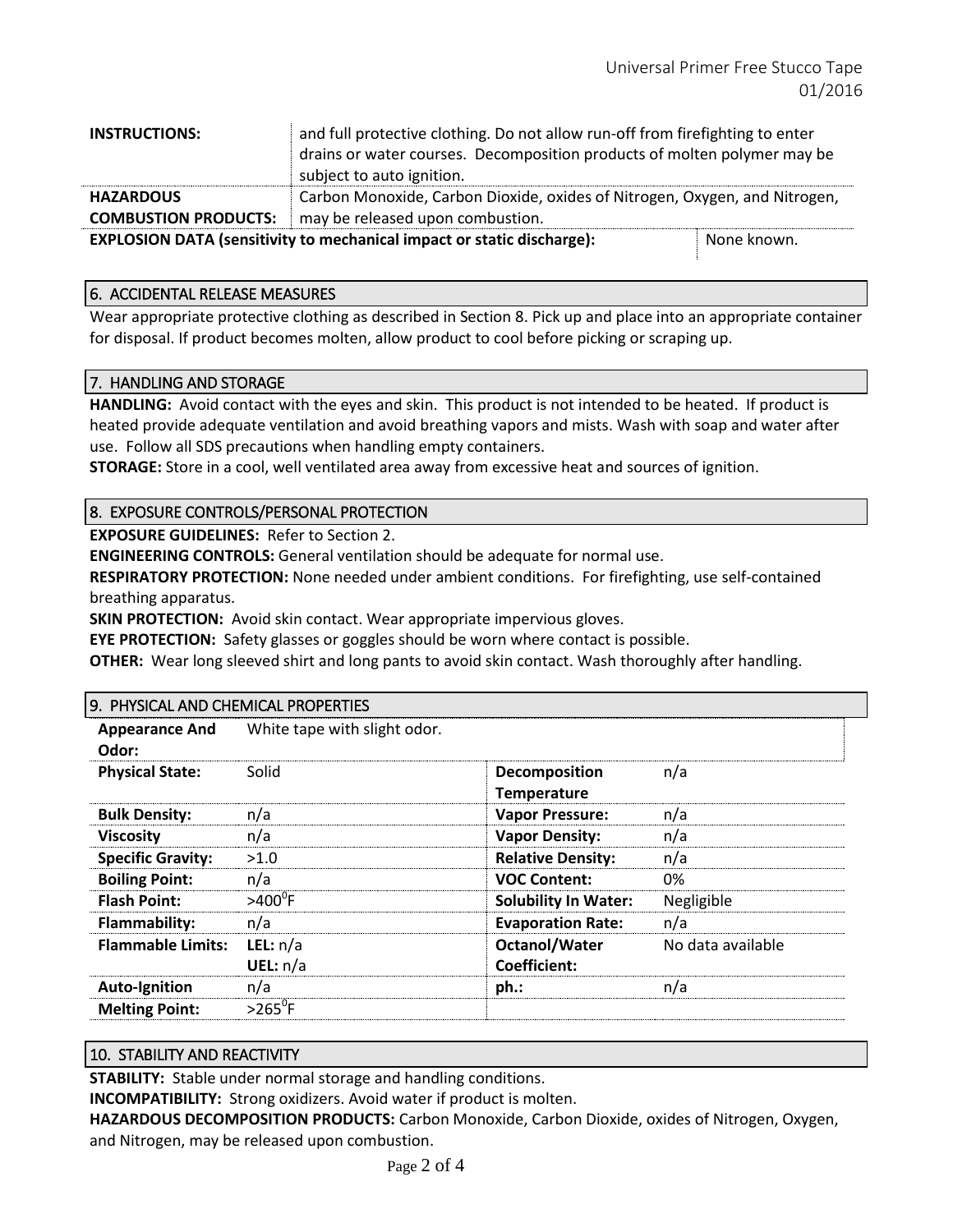#### **HAZARDOUS POLYMERIZATION:** Will not occur.

#### 11. TOXICOLOGICAL INFORMATION

#### **INGESTION:** not likely

**INHALATION:** No adverse effects expected at ambient temperatures. Vapors released from heating product may cause respiratory irritation. At elevated temperatures Carbon Monoxide, Carbon Dioxide, oxides of Nitrogen, Oxygen, and Nitrogen, may be released.

**EYE:** May cause irritation if heated. Contact with product at elevated temperatures may cause thermal burns. **SKIN:** May cause irritation. Contact with product at elevated temperatures may cause thermal burns. **SENSITIZATION:** This product is not expected to cause sensitization.

**CHRONIC/CARCINOGENICITY:** No adverse effects expected at ambient temperatures.

**MUTAGENICITY**: No adverse effects from available data.

**SYNERGISTIC PRODUCTS**: None specifically known.

**MEDICAL CONDITIONS AGGRAVATED BY EXPOSURE:** No adverse effects expected at ambient temperatures. **ACUTE TOXICITY VALUES:** n/a

#### 12. ECOLOGICAL INFORMATION (non mandatory)

No ecotoxicity data is available for this product at this time**.**

### 13. DISPOSAL CONSIDERATIONS (non mandatory)

Dispose in accordance with local, state and federal environmental regulations.

| 14. TRANSPORT INFORMATION (non mandatory)                                                                                                                                         |                                                                                                                                            |                                |  |                                                                             |  |                                                                   |
|-----------------------------------------------------------------------------------------------------------------------------------------------------------------------------------|--------------------------------------------------------------------------------------------------------------------------------------------|--------------------------------|--|-----------------------------------------------------------------------------|--|-------------------------------------------------------------------|
| <b>DOT HAZARDOUS MATERIALS DESCRIPTION</b>                                                                                                                                        |                                                                                                                                            |                                |  |                                                                             |  |                                                                   |
| <b>Proper Shipping Name:</b>                                                                                                                                                      |                                                                                                                                            | Not Regulated                  |  | Hazard Class/Packing<br>Group:                                              |  | None                                                              |
| <b>UN Number:</b>                                                                                                                                                                 | None                                                                                                                                       |                                |  | Labels Required:                                                            |  | None                                                              |
| 15. REGULATORY INFORMATION (non mandatory)                                                                                                                                        |                                                                                                                                            |                                |  |                                                                             |  |                                                                   |
| <b>CERCLA / SUPERFUND:</b>                                                                                                                                                        |                                                                                                                                            |                                |  | This product is not subject to CERCLA reporting requirements.               |  |                                                                   |
| <b>SARA HAZARD CATEGORY</b><br>(311/312):                                                                                                                                         | n/a                                                                                                                                        |                                |  |                                                                             |  |                                                                   |
| <b>SARA 313 INFORMATION:</b><br>This product contains the following chemicals subject to Annual Release<br>Reporting Requirements Under SARA Title III, Section 313 (40 CFR 372): |                                                                                                                                            |                                |  |                                                                             |  |                                                                   |
|                                                                                                                                                                                   |                                                                                                                                            | None                           |  |                                                                             |  |                                                                   |
| <b>EPA TSCA</b><br><b>INVENTORY:</b>                                                                                                                                              |                                                                                                                                            |                                |  | All of the ingredients in this product are listed on the EPA TSCA Inventory |  |                                                                   |
| <b>CALIFORNIA</b><br><b>PROPOSITION 65</b>                                                                                                                                        |                                                                                                                                            | of California to cause cancer: |  | This product contains the following chemicals known to the State            |  | <b>None</b>                                                       |
|                                                                                                                                                                                   | This product contains the following chemicals known to the State<br>None<br>of California to cause developmental toxicity (birth defects): |                                |  |                                                                             |  |                                                                   |
|                                                                                                                                                                                   | This product contains the following chemicals known to the State<br>None<br>of California to cause male reproductive toxicity:             |                                |  |                                                                             |  |                                                                   |
| <b>CANADA:</b>                                                                                                                                                                    | This product has been classified under the CPR and this SDS discloses information<br>elements required by the CPR.                         |                                |  |                                                                             |  |                                                                   |
| <b>CANADIAN WHMIS: CLASSIFICATION:</b>                                                                                                                                            |                                                                                                                                            |                                |  | Not a controlled product (manufactured article)                             |  |                                                                   |
| <b>CANADIAN CEPA:</b>                                                                                                                                                             |                                                                                                                                            |                                |  |                                                                             |  | All the components of this product are listed on the Canadian DSL |